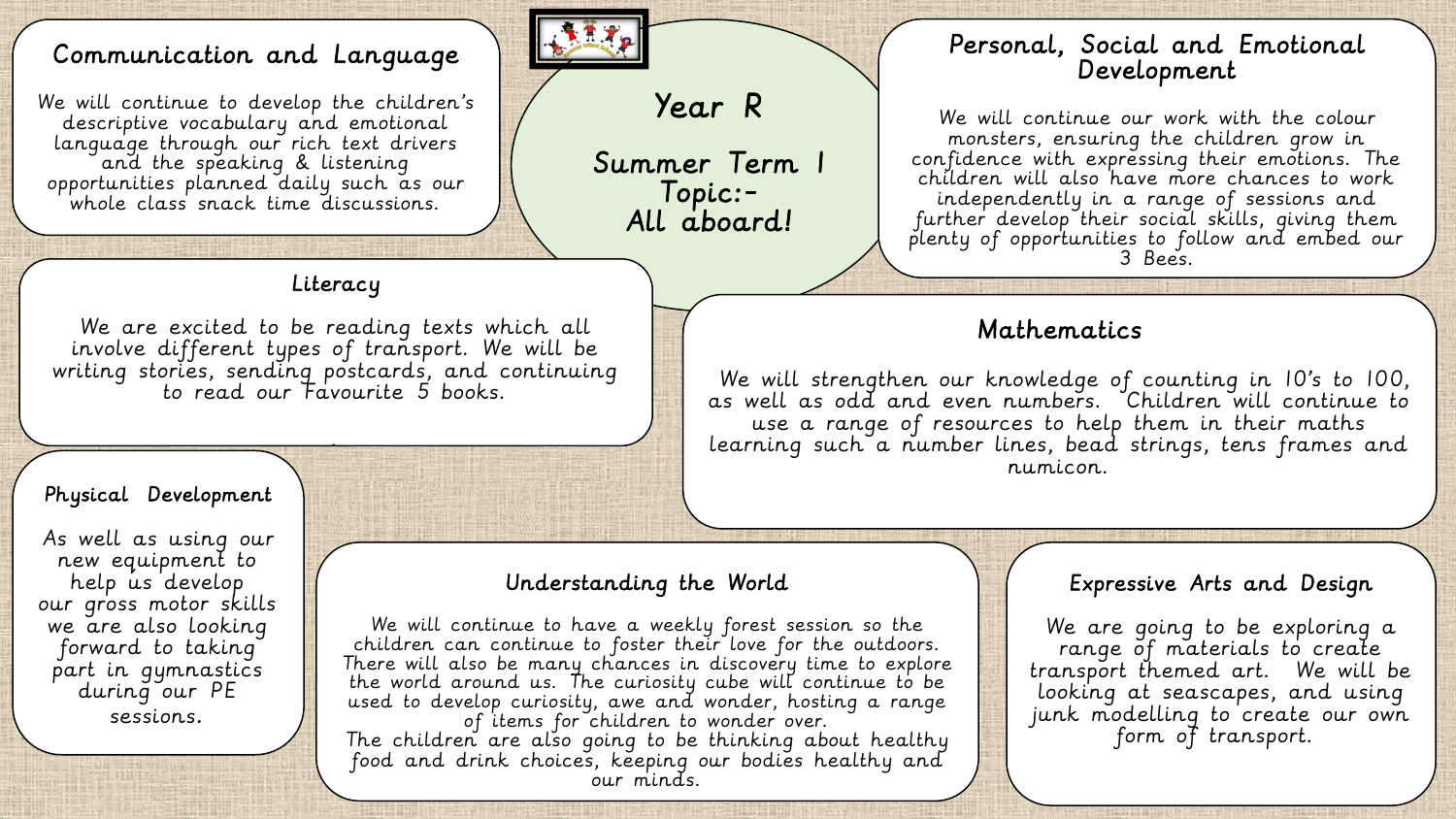

# Year R Summer Term 1 - How can you help your child's learning at home?





What changes do you notice from winter to spring/summer? Could you make sketches of any new growth in the garden or park? Maybe you could take photos of the world around you and create your own collage.



# Read

Keep going with your daily reading. You're all doing an amazing job! You could also look at non-fiction books in your local library. Can you find any books about travel?

Keep on counting! How far can you count? Can you count backwards? Can you count in 10's to 100? You could also continue work on odd and even numbers. Remember even numbers have a friend.

Count



We will continue to sing nursery rhymes at school – which one is your favourite? You may also like to practise singing your favourite song to perform for us at school.



Can you make your own healthy lunchbox? Maybe you can help your adult to plan a healthy dinner or snack. You could even write the menu.

Keep practising writing your name. You are all doing so well! Can you write a thank you card for someone that helps you and keeps you safe?

Write U